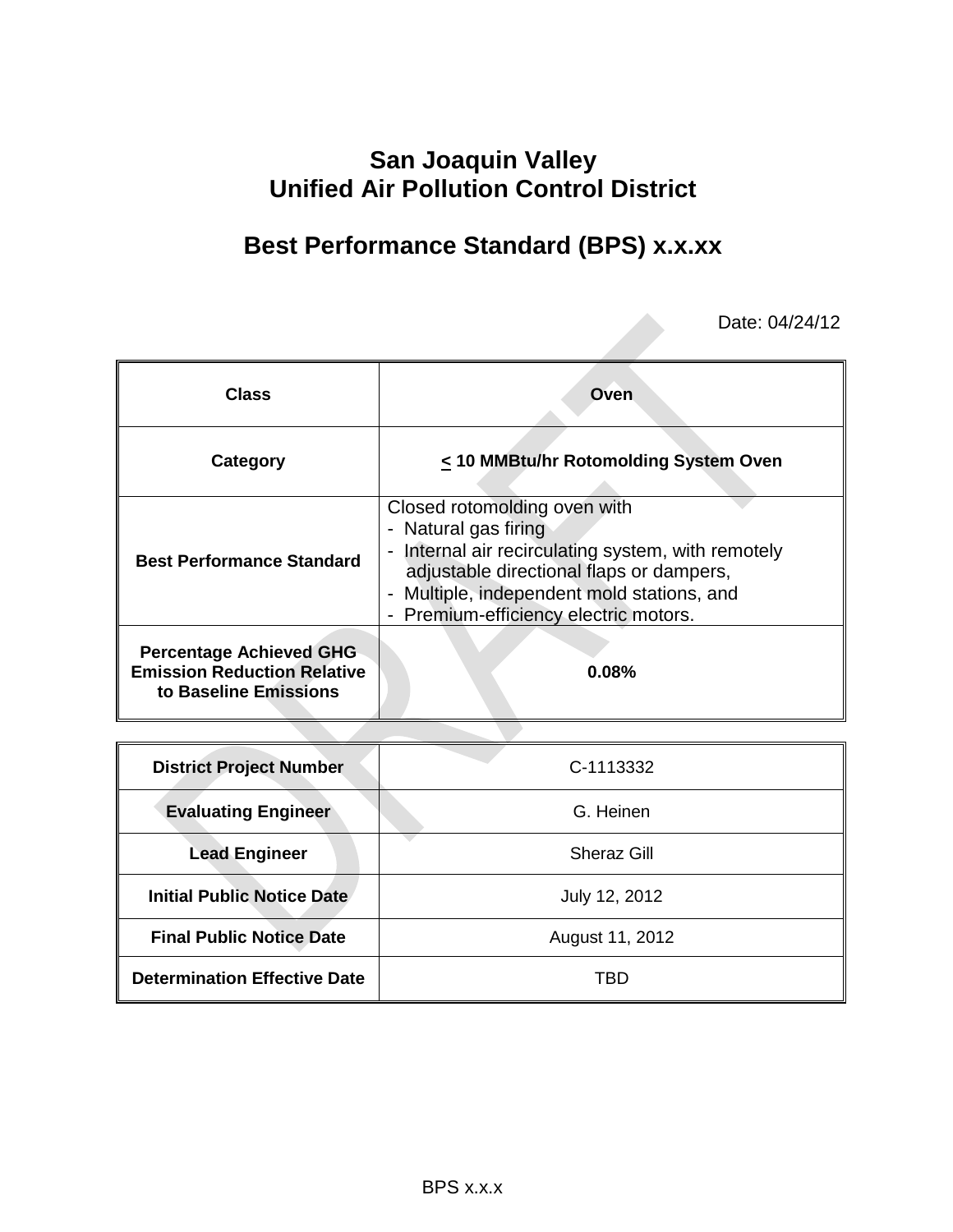## **TABLE OF CONTENTS**

| STEP 1. Establish Baseline Emissions Factor for Class and Category  4<br>STEP 2. List Technologically Feasible GHG Emission Control Measures  8<br>STEP 3. Identify all Achieved-in-Practice GHG Emission Control Measures 9<br>STEP 4. Quantify the Potential GHG Emission and Percent Reduction for Each<br>Identified Achieved-in-Practice GHG Emission Control Measure  11<br>STEP 5. Rank all Achieved-in-Practice GHG emission reduction measures by order<br>STEP 6. Establish the Best Performance Standard (BPS) for this Class and<br>STEP 7. Eliminate All Other Achieved-in-Practice Options from Consideration as |
|--------------------------------------------------------------------------------------------------------------------------------------------------------------------------------------------------------------------------------------------------------------------------------------------------------------------------------------------------------------------------------------------------------------------------------------------------------------------------------------------------------------------------------------------------------------------------------------------------------------------------------|
|                                                                                                                                                                                                                                                                                                                                                                                                                                                                                                                                                                                                                                |
| Appendix 1 District's intent notice and a list of individuals receiving notification<br>Appendix 2 District's BPS determination notice and a list of individuals receiving<br>notification<br>Appendix 3 Public comments received and the District's responses                                                                                                                                                                                                                                                                                                                                                                 |

## Page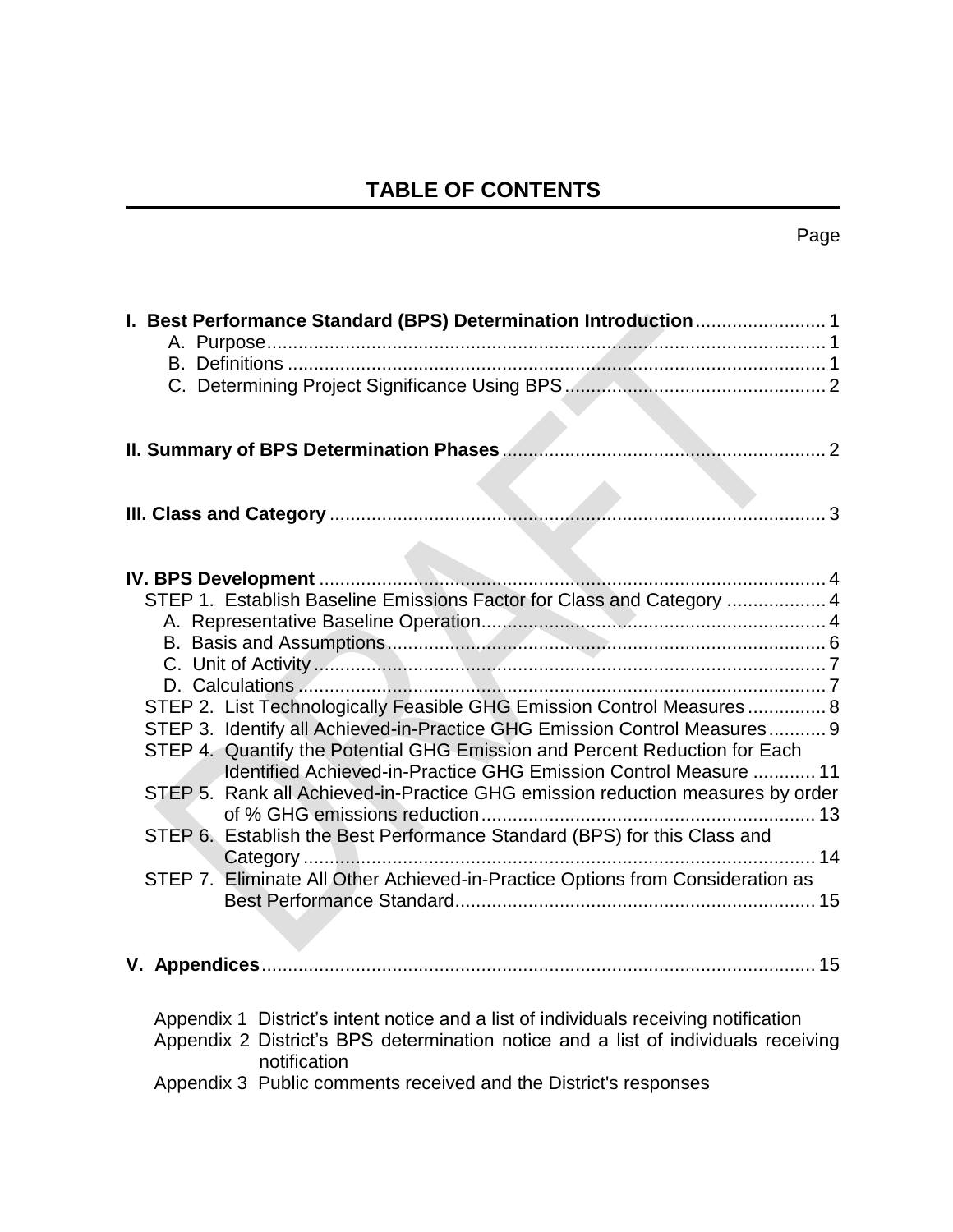## <span id="page-2-0"></span>**I. Best Performance Standard (BPS) Determination Introduction**

### <span id="page-2-1"></span>**A. Purpose**

To assist permit applicants, project proponents, and interested parties in assessing and reducing the impacts of project specific greenhouse gas emissions (GHG) on global climate change from stationary source projects, the San Joaquin Valley Air Pollution Control District (District) has adopted the polic*y: District Policy – Addressing GHG Emission Impacts for Stationary Source Projects Under CEQA When Serving as the Lead Agency.* This policy applies to projects for which the District has discretionary approval authority over the project and the District serves as the lead agency for CEQA purposes. Nonetheless, land use agencies can refer to it as guidance for projects that include stationary sources of emissions. The policy relies on the use of performance based standards, otherwise known as Best Performance Standards (BPS) to assess significance of project specific greenhouse gas emissions on global climate change during the environmental review process, as required by CEQA. Use of BPS is a method of streamlining the CEQA process of determining significance and is not a required emission reduction measure. Projects implementing BPS would be determined to have a less than cumulatively significant impact. Otherwise, demonstration of a 29 percent reduction in GHG emissions, from businessas-usual, is required to determine that a project would have a less than cumulatively significant impact.

### <span id="page-2-2"></span>**B. Definitions**

Best Performance Standard for Stationary Source Projects for a specific Class and Category is the most effective, District approved, Achieved-in-Practice means of reducing or limiting GHG emissions from a GHG emissions source, that is also economically feasible per the definition of Achieved-in-Practice. BPS includes equipment type, equipment design, and operational and maintenance practices for the identified service, operation, or emissions unit class and category.

Business-as-Usual is - the emissions for a type of equipment or operation within an identified class and category projected for the year 2020, assuming no change in GHG emissions per unit of activity as established for the baseline period, 2002-2004. To relate BAU to an emissions generating activity, the District proposes to establish emission factors per unit of activity, for each class and category, using the 2002-2004 baseline period as the reference.

Category is - a District approved subdivision within a "class" as identified by unique operational or technical aspects.

Class is - the broadest District approved division of stationary GHG sources based on fundamental type of equipment or industrial classification of the source operation.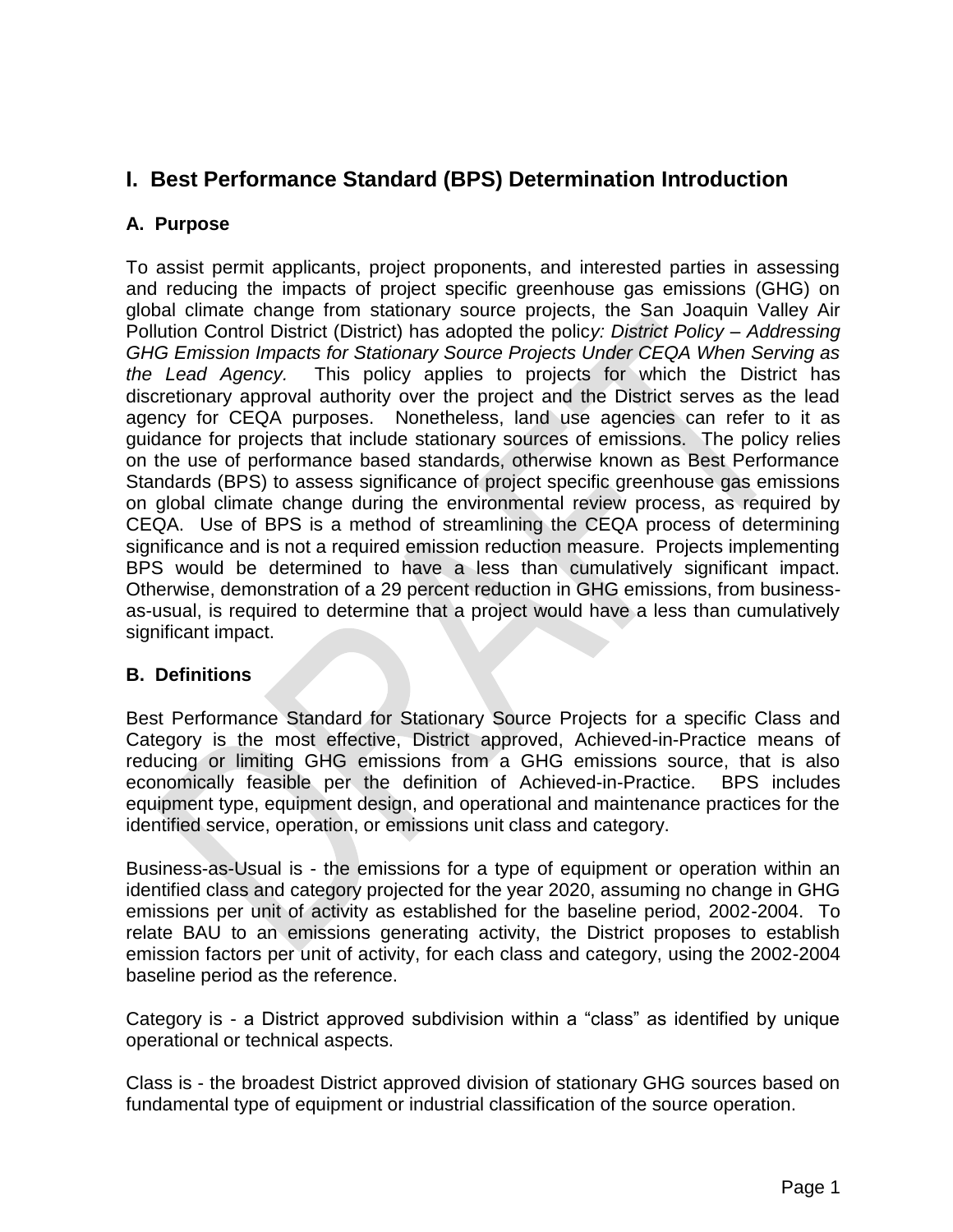## <span id="page-3-0"></span>**C. Determining Project Significance Using BPS**

Use of BPS is a method of determining significance of project specific GHG emission impacts using established specifications. BPS is not a required mitigation of project related impacts. Use of BPS would streamline the significance determination process by pre-quantifying the emission reductions that would be achieved by a specific GHG emission reduction measure and pre-approving the use of such a measure to reduce project-related GHG emissions.

GHG emissions can be directly emitted from stationary sources of air pollution requiring operating permits from the District, or they may be emitted indirectly, as a result of increased electrical power usage, for instance. For traditional stationary source projects, BPS includes equipment type, equipment design, and operational and maintenance practices for the identified service, operation, or emissions unit class and category.

## <span id="page-3-1"></span>**II. Summary of BPS Determination Phases**

The District has established Oven, <10 MMBtu/hr Rotomolding System as a separate class and category which requires implementation of a Best Performance Standard (BPS) pursuant to the District's Climate Change Action Plan (CCAP). The District's determination of the BPS for this class and category has been made using the phased BPS development process established in the District's Final Staff Report, Addressing Greenhouse Gas Emissions under the California Environmental Quality Act. summary of the specific implementation of the phased BPS development process for this specific determination is as follows: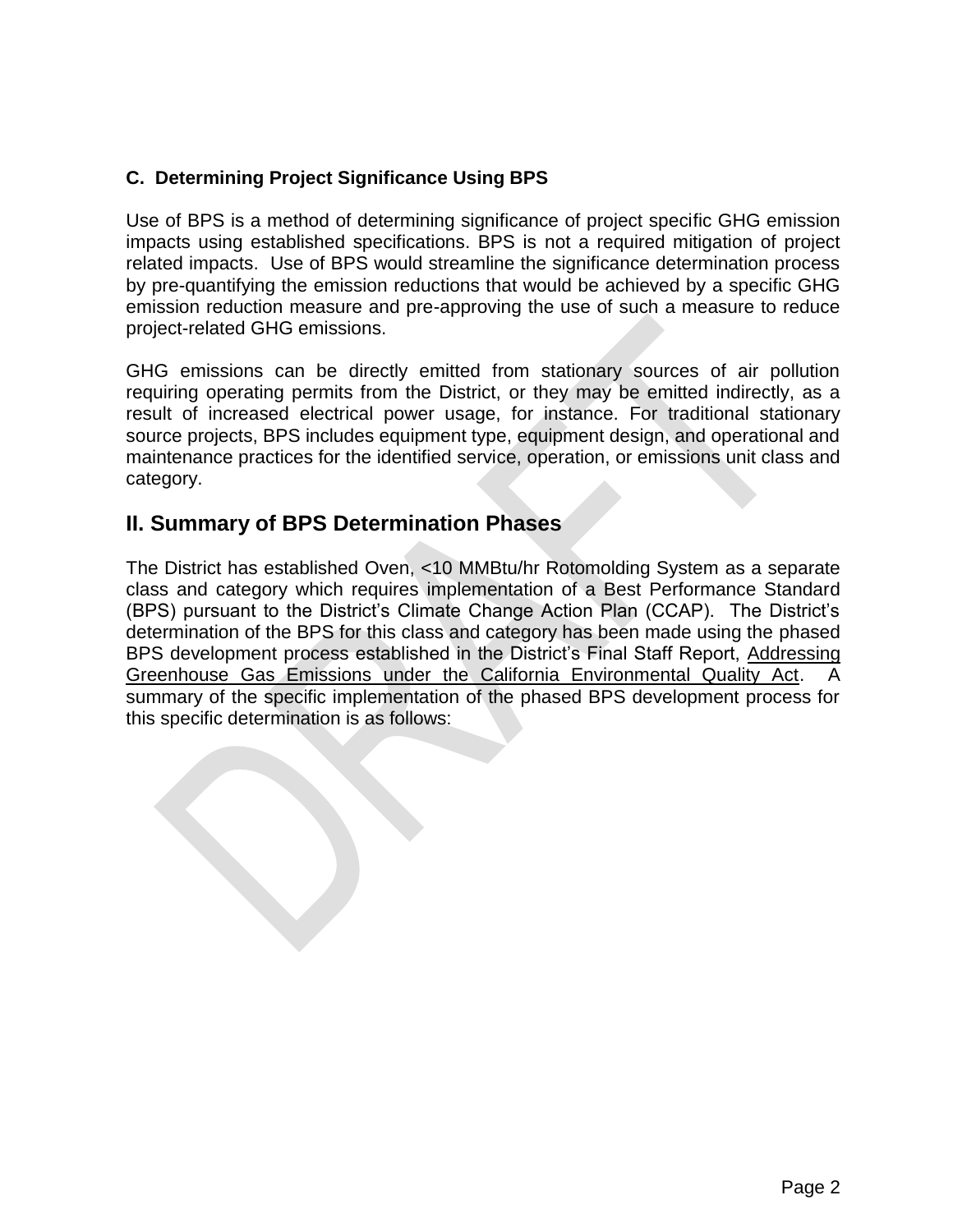| Table 1. BPS Development Process Phases for<br>Oven, <10 MMBtu/hr Rotomolding System |                                         |          |                                                                                                                                                    |  |  |
|--------------------------------------------------------------------------------------|-----------------------------------------|----------|----------------------------------------------------------------------------------------------------------------------------------------------------|--|--|
| <b>Phase</b><br><b>Description</b><br><b>Date</b><br><b>Comments</b>                 |                                         |          |                                                                                                                                                    |  |  |
| 1                                                                                    | <b>Initial Public</b><br><b>Process</b> | 03/13/12 | The District's intent notice and a list of individuals receiving<br>notification are attached as Appendix 1.                                       |  |  |
| 2                                                                                    | <b>BPS</b><br>Development               | 04/23/12 | See Section III of this evaluation document.                                                                                                       |  |  |
| 3                                                                                    | <b>Public Review</b>                    | 05/17/12 | The District's BPS determination notice and a list of<br>individuals receiving notification are attached as Appendix 2.                            |  |  |
| 4                                                                                    | Public<br>Comments                      | 06/16/12 | The public comment period ended on the date given. All<br>public comments received and the District's responses will be<br>attached as Appendix 3. |  |  |
| 5                                                                                    | Public<br>Workshop                      | xx/xx/xx | All comments received during the workshop and the District's<br>responses will be included in Appendix 3.                                          |  |  |
| 6                                                                                    | Finalization                            | XX/XX/XX | The BPS established in this evaluation document is effective<br>on the date of finalization.                                                       |  |  |

## <span id="page-4-0"></span>**III. Class and Category**

Ovens are recognized as a distinct class based on the following:

 An oven, for the purposes of this analysis, is defined as any fuel fired combustion equipment which transfers heat from combustion gases to any material, but is not a boiler, steam generator, process heater, or dryer.

Ovens are a distinct class with respect to the District's prohibitory rules for criteria pollutant emissions (Rules 4306, 4307, 4308 and 4320).

- Ovens differ from boilers and steam generators as ovens are not limited to boiling or raising the temperature of fluid.
- Ovens differ from dryers as ovens do not dry or cure material by direct contact with the products of combustion.
- Ovens differ from dehydrators as ovens do not drive free fluid from products like fruits, vegetables, and nuts, at an accelerated rate without damage to the product.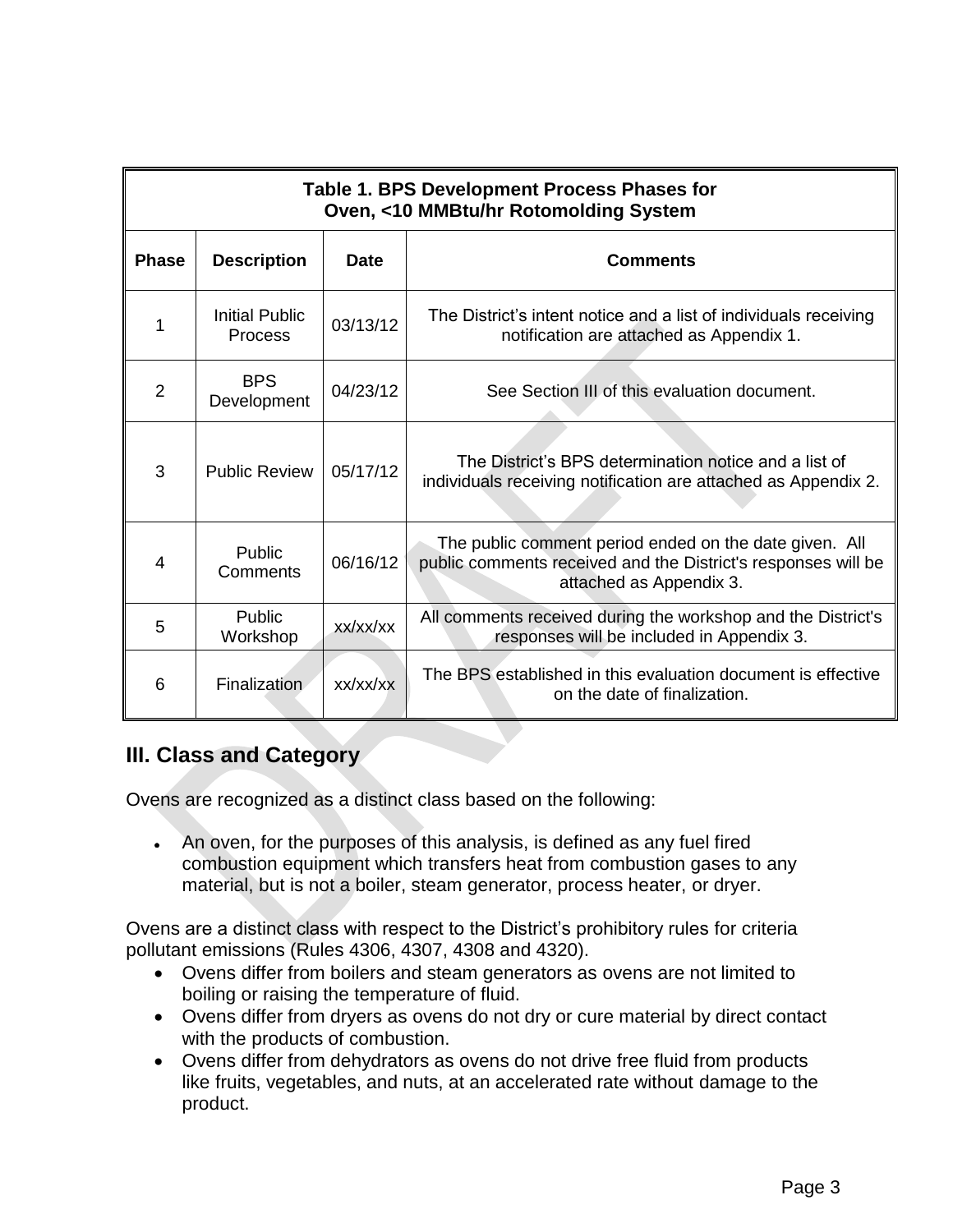<span id="page-5-0"></span> Ovens differ from process heaters as ovens do not transfers heat from combustion gases to a process stream.

The subcategory of ovens identified is a  $\leq$  10 MMBtu/hr rotomolding system. The specific design of the rotomolding system depends on the size and type of product being produced. Also, the oven must have sufficient clearance for the mold carrier and/or carrier arm to enter, exit, and rotate the mold in the oven. These considerations may limit the applicable BPS compared to ovens for other processes and products and for larger rotomolding systems. Therefore, this BPS will specifically apply to < 10 MMBtu/hr rotomolding systems.

## **IV. BPS Development**

#### <span id="page-5-1"></span>**STEP 1. Establish Baseline Emissions Factor for Class and Category**

The Baseline Emission Factor (BEF) is defined as the three-year average (2002-2004) of GHG emissions for a particular class and category of equipment in the San Joaquin Valley (SJV), expressed as annual GHG emissions per unit of activity. The Baseline Emission Factor is calculated by first defining an operation which is representative of the average population of units of this type in the SJV during the Baseline Period and then determining the specific emissions per unit throughput for the representative unit.

#### <span id="page-5-2"></span>**A. Representative Baseline Operation**

Rotomolding basically involve four steps: 1) placing a plastic powder in a mold; 2) heating the mold to melt the plastic and allow it to closely conform to the mold's shape; 3) cooling the mold, often with forced air or water spray; and 4) removing the molded plastic product. Key to the process is a device which rotates the mold on two axes to allow proper distribution of the melted plastic within the mold.

Heating the mold is generally performed within an enclosed oven, although larger molds may be heated in open top troughs. Enclosed ovens will have a fan to supply combustion air to the burner(s), which provides heated air to the oven. Inside the oven, a recirculating fan uses flaps or dampers to direct the heated air around the mold for more efficient, uniform heating. An exhaust fan is used to remove combustion gases from the oven. Oven design also incorporates provisions to allow for the moving the mold into and out of the oven as well as rotation of the mold while it is in the oven. Natural gas is the most common fuel, although ovens firing on diesel fuel oil or propane are manufactured for locations where a natural gas supply is not available.

Smaller rotomolding systems may have a single, fixed mold, but most current commercial molders typically have multiple mold system. The two most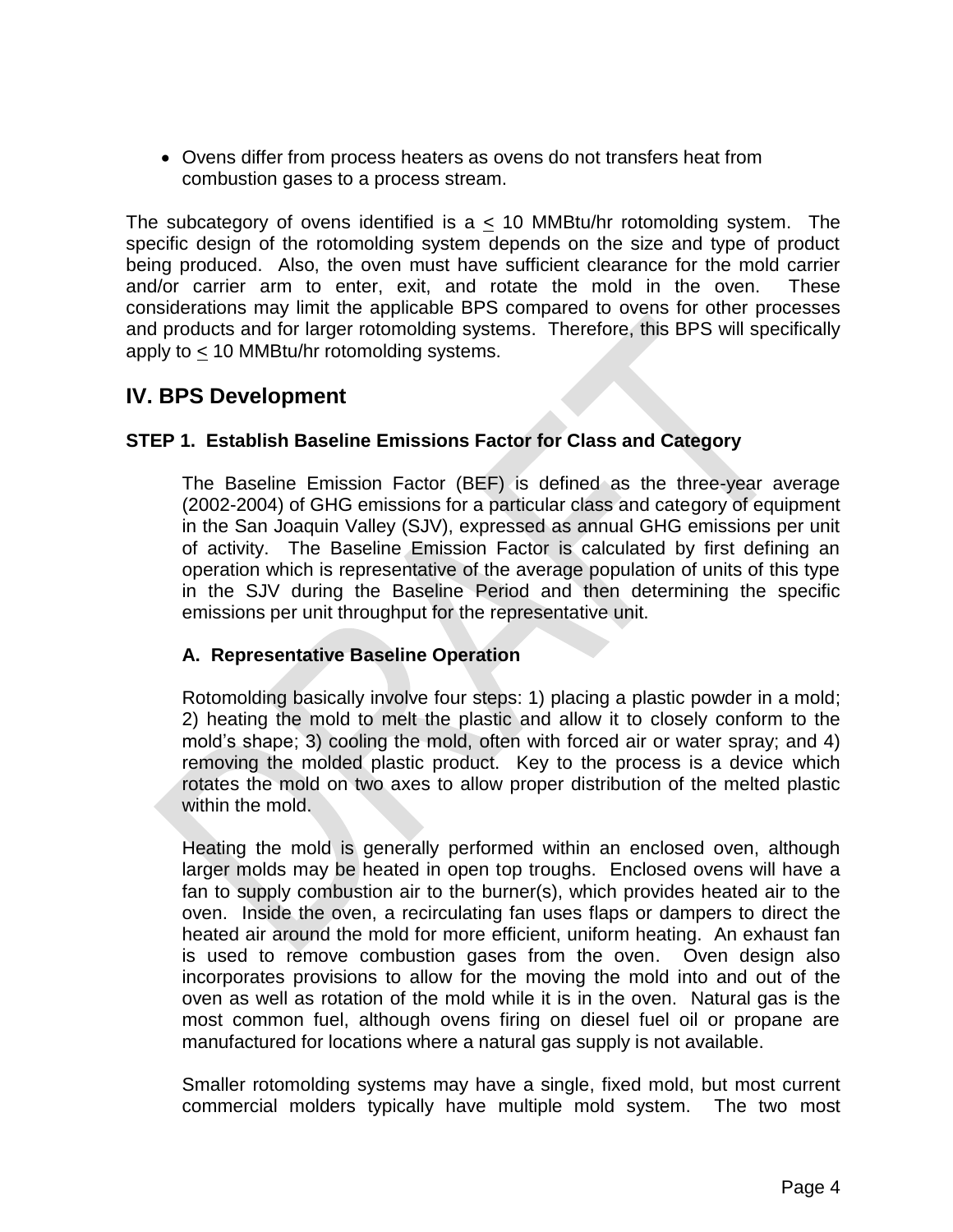common multiple mold systems are shuttle systems and rotational arms systems. Shuttle systems involve independent molds on rollers or a track system which are quickly shuttled into the oven as the previous mold leaves it. Rotational arms systems involve two or more molds on independent arms which pivot at a central point. One arm can be in the oven while the other arms are cooled, emptied, or filled. Use of the multiple mold system reduces oven refill time which allows for a more efficient operation by increasing the production rate and decreasing the amount of fuel needed to reheat the oven between batches.

For **< 10 MMBtu/hr Rotomolding System Ovens**, the representative baseline operation was determined based on a review of the permitted units which were active in the District during the 2002-2004 baseline period. The number of < 10 MMBtu/hr rotomolders operated in the Valley is limited. During the baseline period, eight units were operated but only three of those units remain under permit today. Four more units were permitted since 2004, for a total of six currently permitted units. The rotomolder inventory is summarized in the following table. These number do not include units rated 11 MMBtu/hr or greater.

| Table 2. Rotomolder Inventory, rated $\leq$ 10 MMBtu/hr |                                         |                   |                      |  |  |
|---------------------------------------------------------|-----------------------------------------|-------------------|----------------------|--|--|
| Unit                                                    | <b>Baseline</b><br>Period<br>Operation? | Permit<br>Active? | Rating<br>(MMBtu/hr) |  |  |
|                                                         | Yes                                     | No                | 6                    |  |  |
| $\overline{2}$                                          | Yes                                     | <b>No</b>         | 10                   |  |  |
| 3                                                       | Yes                                     | <b>No</b>         | 9                    |  |  |
| $\overline{4}$                                          | Yes                                     | No                | 10                   |  |  |
| 5                                                       | <b>No</b>                               | Yes               |                      |  |  |
| 6                                                       | Yes                                     | <b>No</b>         | $\overline{2}$       |  |  |
| 7                                                       | Yes                                     | Yes               | 5                    |  |  |
| 8                                                       | <b>No</b>                               | Yes               | 10                   |  |  |
| 9                                                       | <b>No</b>                               | Yes               | 6                    |  |  |
| 10                                                      | Yes                                     | Yes               | 10                   |  |  |
| 11                                                      | <b>No</b>                               | No                | 3                    |  |  |
| 12                                                      | Yes                                     | Yes               |                      |  |  |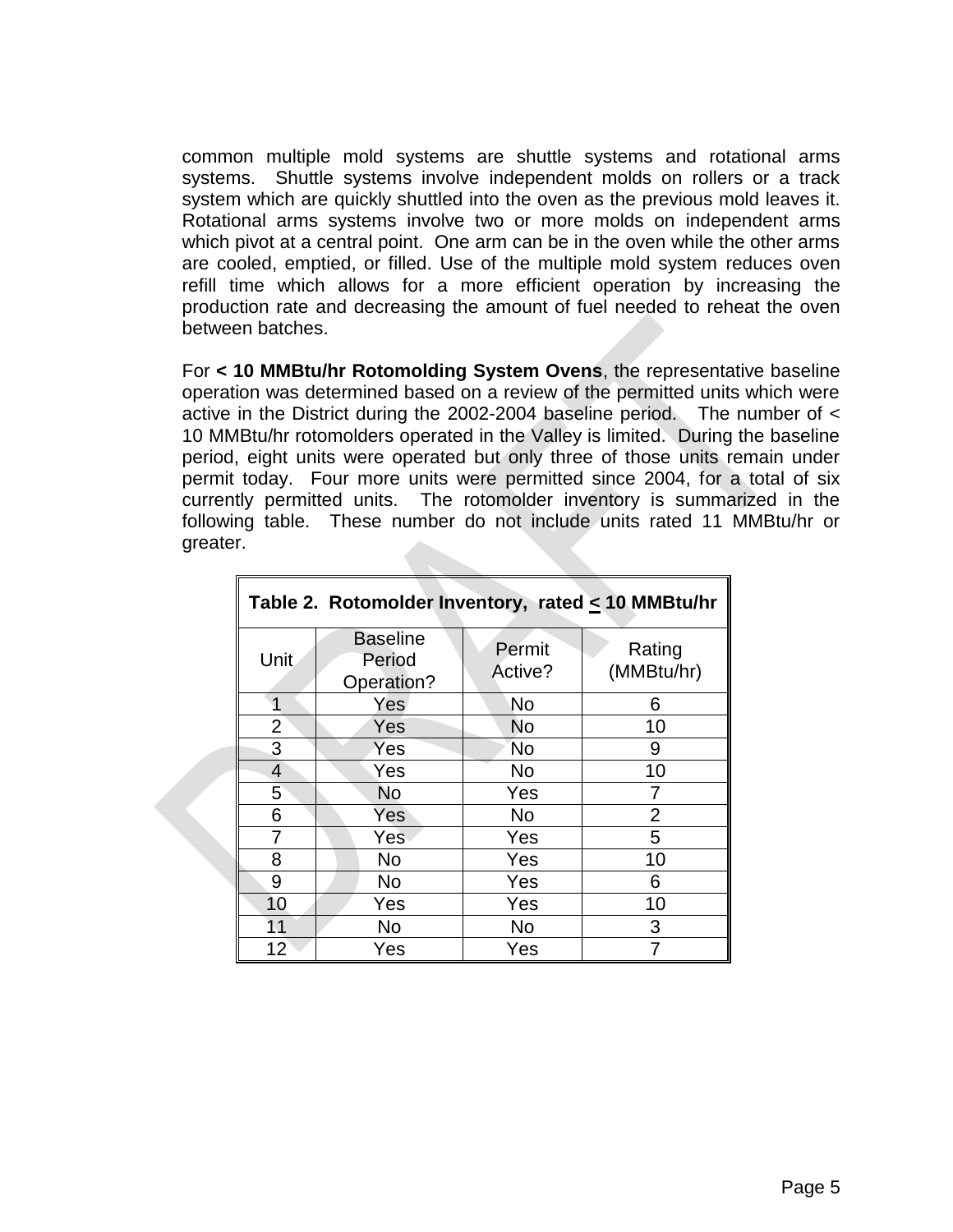Based on review of the units operated during the baseline period, a representative rotomolding unit has been determined to be an oven the following attributes:

- Natural gas fired, forced draft burners
- Electrical motors powering the recirculating air fan, combustion air supply fan, and exhaust fan.
- Mold transport system
- Enclosed heating area with insulated walls.
- Thermally controlled burner and recirculating fan operation.

Because the high efficiency standard for electrical motors was not promulgated at this time, it is assumed that the fans were driven with standard efficiency motors.

#### <span id="page-7-0"></span>**B. Basis and Assumptions**

 $\overline{a}$ 

All direct GHG emissions are produced due to combustion of natural gas in this unit:

- GHG emissions are stated as "CO<sub>2</sub> equivalents" (CO<sub>2</sub>e) which includes the global warming potential of methane and nitrous oxide emissions associated with gaseous fuel combustion.
- Fuel consumption for this unit is 10 MMBtu/hr but with a limit of 45,630 MMBtu/yr, an increase from its current permit limit of 6,640 MMBtu/yr.
- The GHG emission factor for natural gas combustion is 52.9199 kg- $CO<sub>2</sub>e/MMB$ tu per CCAR document<sup>1</sup>.

Indirect emissions are produced due to operation of the main process fans. For the subject oven, the three fans require a total of 31 horsepower.

 Electric motor efficiency will depend on the size and efficiency classification of the motor, as shown in the following table:

| Table 3. Electric Motor Efficiency (%) |          |         |  |  |
|----------------------------------------|----------|---------|--|--|
| <b>Rating HP</b>                       | Standard | Premium |  |  |
| 1 - 4                                  | 78.8     | 85.5    |  |  |
| $5 - 9$                                | 84.0     | 86.5    |  |  |
| $10 - 19$                              | 85.5     | 89.5    |  |  |
| $20 - 49$                              | 88.5     | 91.7    |  |  |
| $50 - 99$                              | 90.2     | 93.0    |  |  |

 $1$  California Climate Change Action Registry (CCAR), Version 3.1, January, 2009 (Appendix C, Tables C.7 and C.8)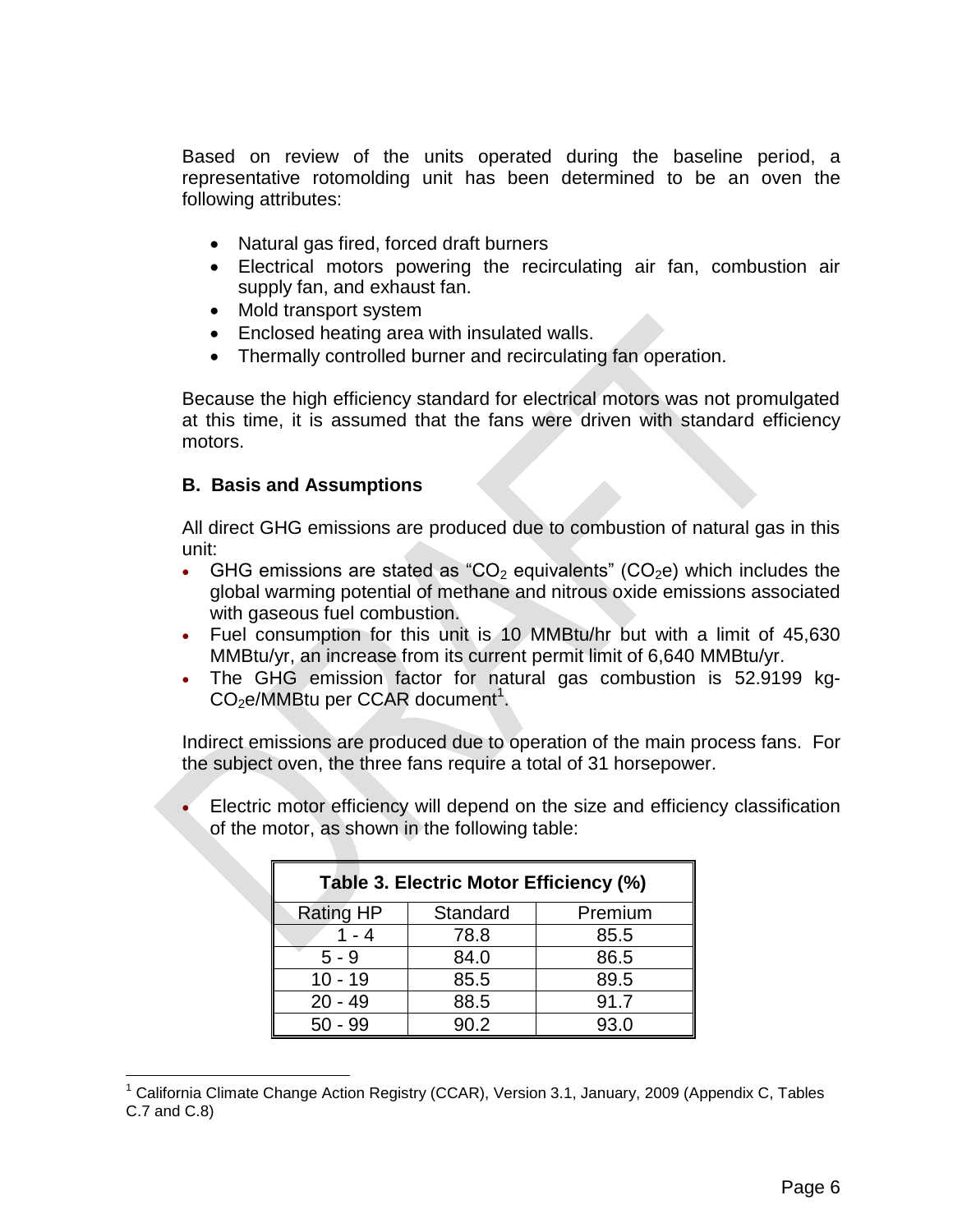Notes:

- Standard Efficiency values reflect NEMA Design B motors, 1 hp and larger that operate more than 500 hours per year.

- Premium Efficiency values reflect the nominal efficiency standards for motors manufactured after December 19, 2010, under the *Energy Independence and Security Act of 2007*.

 Indirect emissions from electric power consumption are calculated based on the current PG&E electric power generation factor of  $0.524$  lb-CO<sub>2</sub>e per kWh

## <span id="page-8-0"></span>**C. Unit of Activity**

To relate Business-as-Usual to an emissions generating activity, it is necessary to establish an emission factor per unit of activity, for the established class and category, using the 2002-2004 baseline period as the reference.

The melting time and temperature for each batch operation is precisely calculated depending on the mold size, product composition and wall thickness, oven volume, internal air recirculation rate, and other oven specific parameters. Therefore, it is not possible to determine a unit specific emission rate. Since the process is a sequential batch process, it will be assumed that the burner and motors operate at a relatively consistent rate during the operating day. In reality, the equipment cycles on and off during the melting cycle to achieve and maintain a uniform melting temperature and is switched off to minimize heat loss when the molds are inserted into and removed from the oven. To normalize the activity on an hourly basis, however, continuous operation will be assumed.

## <span id="page-8-1"></span>**D. Calculations**

This determination was based on a review of the permitted units which were operating in the District during the baseline period. Standard Efficiency is used for Baseline Emission calculations since such motors would be the most commonly encountered motors in furnaces produced prior to the baseline period.

1. Direct GHG emissions from the burning of natural gas were calculated assuming the maximum burner firing rate and using the following formula:

Direct GHG =  $5.4$  MMBtu/hr x 117 lb-CO<sub>2</sub>e/MMBtu  $= 631.8$  lb-CO<sub>2</sub>e/hr

2. Indirect GHG emissions from the production of electricity of the electrical power for the motors were calculated using the following equations: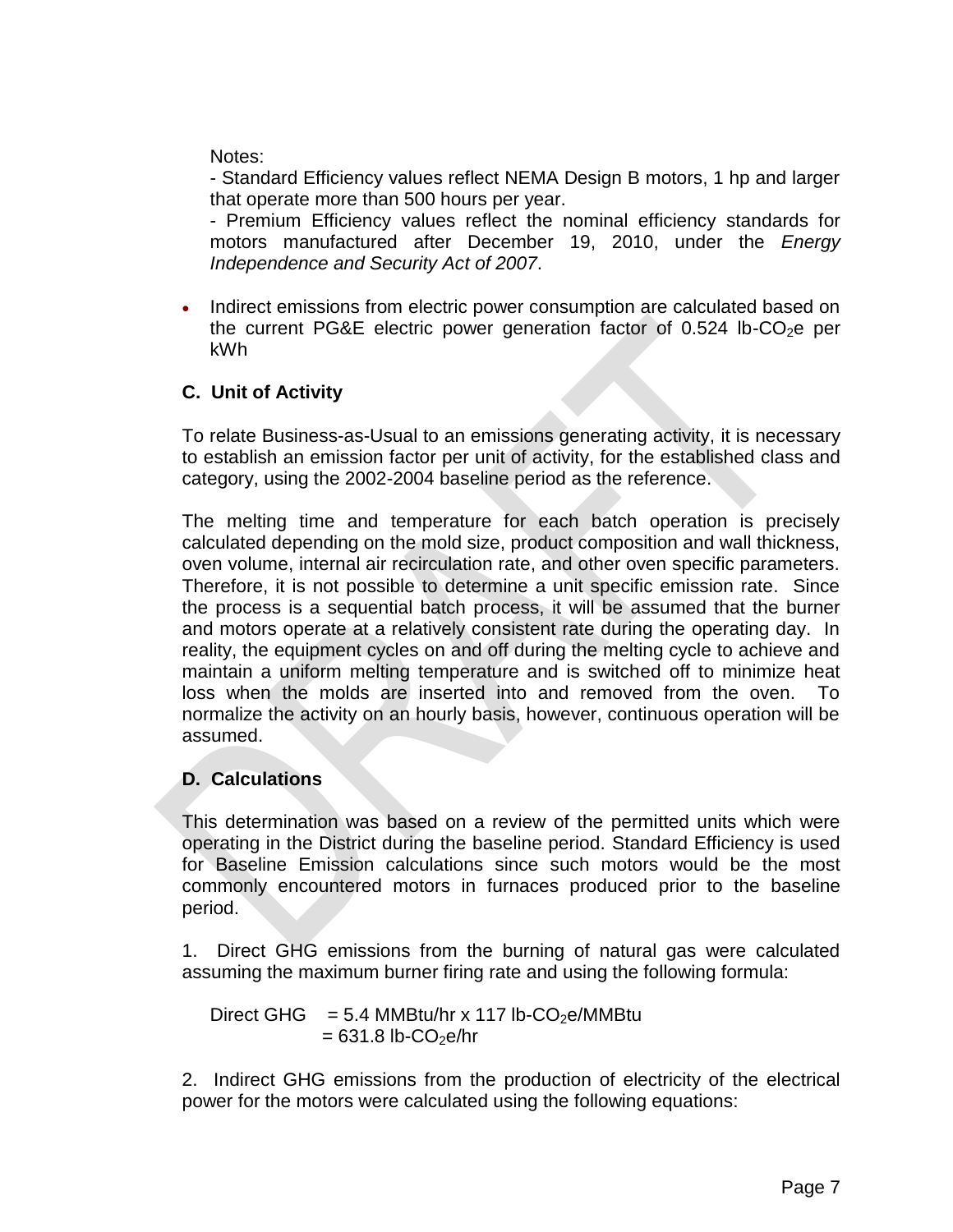$kW/hr = hp/hr \times 0.7457 \ kW/hp \times (1/efficiency)$ 

 $lb$ -CO<sub>2</sub>e/hr = kW/hr x 0.524 lb-CO<sub>2</sub>e/kWh

The results of these calculations are shown in the following table:

| Table 4. Baseline Emissions - Indirect                                                     |    |        |      |       |       |                         |
|--------------------------------------------------------------------------------------------|----|--------|------|-------|-------|-------------------------|
| $lb$ -CO <sub>2</sub> e<br>kW/hr<br>Efficiency<br>hp/hr<br>kW/hp<br>Fan Type<br>/hr<br>/kW |    |        |      |       |       | $lb$ -CO <sub>2</sub> e |
| <b>Burner</b>                                                                              | 10 | 0.7457 | 85.5 | 8.72  | 0.524 | 4.57                    |
| Recirculating                                                                              | 20 | 0.7457 | 88.5 | 16.85 | 0.524 | 8.83                    |
| Exhaust                                                                                    |    | 0.7457 | 78.8 | 0.95  | 0.524 | 0.50                    |
| ⊺otal                                                                                      |    |        |      |       |       | 13.9                    |

3. The Baseline Emission Factor (BEF) is the sum of the direct and the indirect GHG emissions:

> $BEF = (631.8 + 13.9)$  lb-CO<sub>2</sub>e/hr  $= 645.7$  lb-CO<sub>2</sub>e/hr

### <span id="page-9-0"></span>**STEP 2. List Technologically Feasible GHG Emission Control Measures**

For the specific equipment or operation being proposed, all technologically feasible GHG emissions reduction measures are listed, including equipment selection, design elements and best management practices, that do not result in an increase in criteria pollutant emissions compared to the proposed equipment or operation. The following findings or considerations are applicable to this class and category:

- Closed oven, which retain combustion heat more efficiently than open design oven, reducing fuel use and therefore reducing GHG combustion emissions.
- Natural gas firing, with emissions of 116.4 lb-CO<sub>2</sub>e/MMBtu/hr, produces less GHG emissions per unit of thermal output than a higher carbon fuels such as diesel fuel oil, with emissions of  $161.4$  lb-CO<sub>2</sub>e/MMBtu.
- Internal air recirculating system, with remotely adjustable directional flaps or dampers, which improve thermal efficiency by concentrating the heated air close to the mold, increasing heat transfer and reducing the required amount of fuel need for the melting process.
- Multiple, independent mold stations which maximize oven utilization and reduce thermal energy lost from the cooling of the oven between batches. Since less heat is lost from the oven walls, less fuel is needed to bring the new oven back up to the required melting temperature.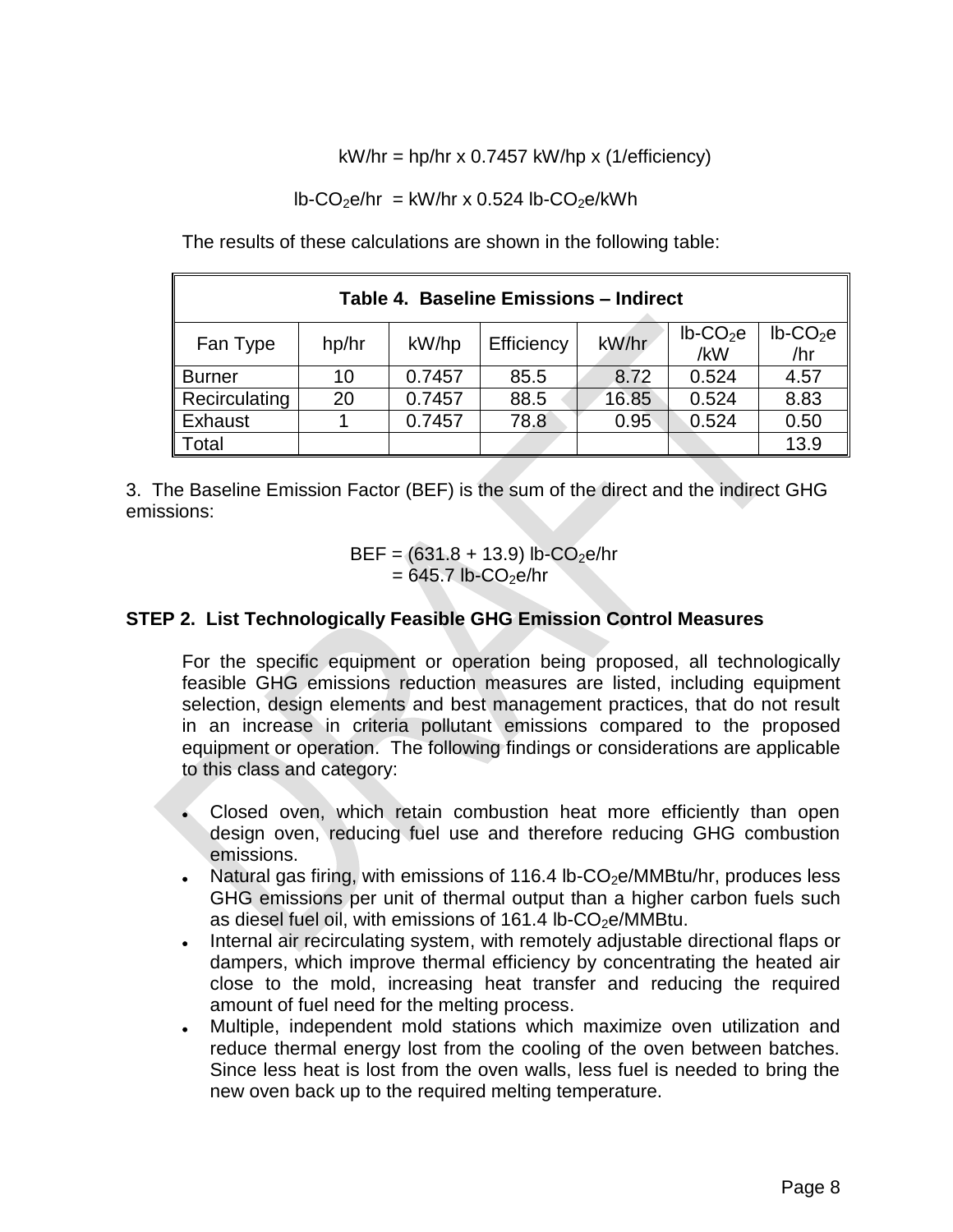• High-efficiency (Premium Efficiency) motors, which more efficiently utilize electrical power for combustion, recirculation and exhaust purposes.

Although the oven operates at 600° F, the recirculation system efficiently retains the thermal energy and the exhaust temperature was measured to be in the range of 160 to 180° F. This temperature range is not considered to ideal for heat recovery systems since a certain amount of thermal energy is needed to prevent condensation of corrosive elements of the exhaust that could compromise the exhaust system.

Based on a review of available technology and with consideration of input from industry, manufacturers, and other members of the public, the following is determined to be the technologically feasible GHG emission reduction measures for this class and category:

| Table 5. Technologically Feasible GHG Control Measures for<br>Ovens, < 10 MMBtu/hr Rotomolding Systems                                         |                                                                                                     |  |  |  |
|------------------------------------------------------------------------------------------------------------------------------------------------|-----------------------------------------------------------------------------------------------------|--|--|--|
| <b>GHG Control Measures</b><br><b>Qualifications</b>                                                                                           |                                                                                                     |  |  |  |
| Closed rotomolding oven with<br>Natural gas firing<br>Internal air recirculating system, with<br>-<br>remotely adjustable directional flaps or | Higher thermal efficiency oven<br>reduces direct GHG emissions from<br>fuel combustion.             |  |  |  |
| dampers,<br>Multiple, independent mold stations,<br>$\overline{\phantom{0}}$<br>and<br>Premium-efficiency electric motors.                     | High efficiency fan motors reduce<br>indirect GHG emissions by reducing<br>electrical power demand. |  |  |  |

All of the control measures identified above are compatible with control equipment for criteria pollutants which meets current regulatory requirements. None of the identified control measures would result in an increase in emissions of criteria pollutants.

#### <span id="page-10-0"></span>**STEP 3. Identify all Achieved-in-Practice GHG Emission Control Measures**

For all technologically feasible GHG emission reduction measures, all GHG reduction measures determined to be Achieved-in-Practice are identified. Achieved-in-Practice is defined as any equipment, technology, practice or operation available in the United States that has been installed and operated or used at a commercial or stationary source site for a reasonable period of time sufficient to demonstrate that the equipment, the technology, the practice or the operation is reliable when operated in a manner that is typical for the process. In determining whether equipment, technology, practice or operation is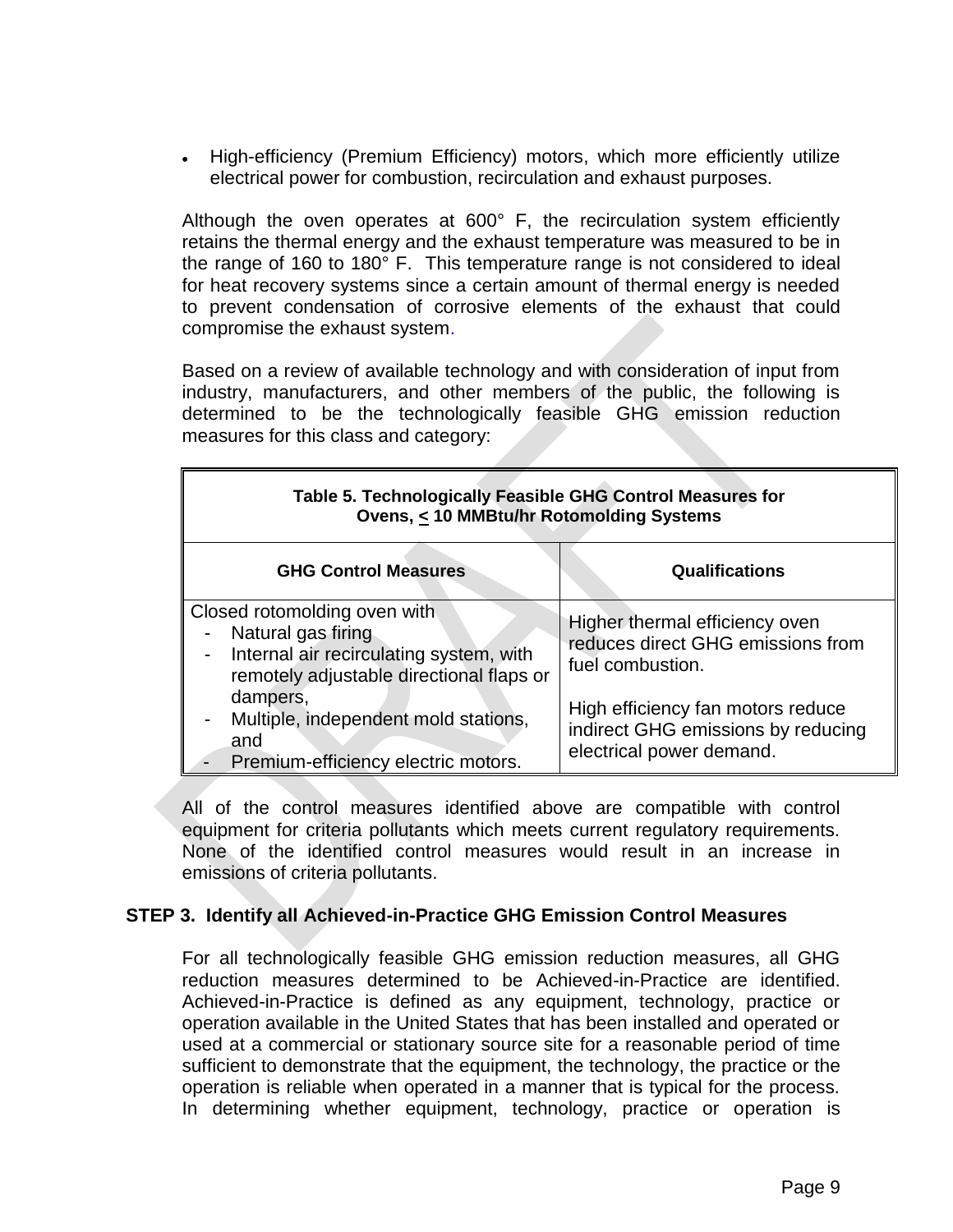Achieved-in-Practice, the District will consider the extent to which grants, incentives or other financial subsidies influence the economic feasibility of its use.

The following findings or considerations are applicable to this class and category:

- Closed ovens are used as part of all permitted units. Some larger products in other locations may be manufactured using open heating systems, but the automated oven door controls and rotary mold rotational systems for this size product make the more efficient closed oven design feasible. Based on use of some of these units during the past decade, the practice is considered to be Achieved in Practice.
- All of the permitted units are required to run on natural gas. Some of these units have been in commercial operation for as long as eleven years, therefore this technology is considered to be Achieved in Practice.
- Internal air recirculation is common on currently permitted units. Although the efficiency of the system may have improved somewhat with the better damper controls on the newer units, recirculation systems have been employed for a decade to conserve fuel and provide a uniform heat to the product, therefore this technology is consider to be Achieved in Practice.
- Multiple, independent molds are common to all existing units. Typically, these are rotary systems with three or four arms that hold the molds undergoing one of the various stages in the process. In the past, single mold or shuttle systems with two or more molds were used. Based on the use of the multiple mold systems on units over the past decade, this technology is considered to be Achieved in Practice.
- High efficiency motors do not have as long a history as the other technologies but have been available and in use for at least the past five years. With the Premium Standard becoming effective in 2010, it is expected that such motors will become the industry standard. Based on the use of such motors in units installed since the Baseline Period, this technology is considered to be Achieved in Practice.

Based on a review of available technology and permitted units, the following is determined to be the Achieved-in-Practice GHG emission reduction measures for this class and category: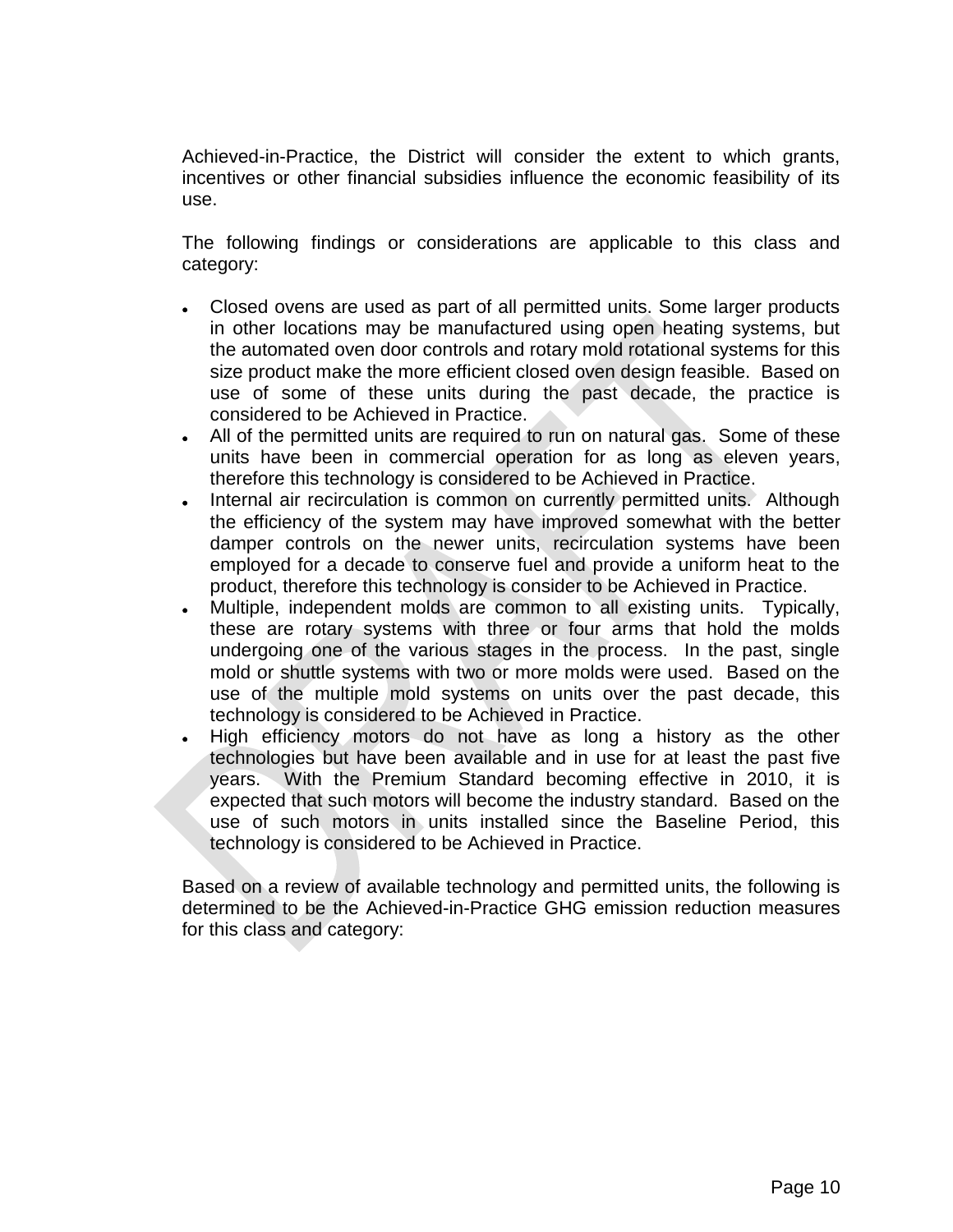| Table 6. Achieved-in-Practice GHG Control Measures for<br>Ovens, < 10 MMBtu/hr Rotomolding Systems                               |                                                                                                     |  |  |  |  |
|----------------------------------------------------------------------------------------------------------------------------------|-----------------------------------------------------------------------------------------------------|--|--|--|--|
| <b>GHG Control Measures</b><br><b>Achieved-Qualifications</b>                                                                    |                                                                                                     |  |  |  |  |
| Closed rotomolding oven with<br>Natural gas firing<br>Internal air recirculating system,<br>with remotely adjustable directional | Higher thermal efficiency oven reduces<br>direct GHG emissions from fuel<br>combustion.             |  |  |  |  |
| flaps or dampers,<br>- Multiple, independent mold<br>stations, and<br>Premium-efficiency electric motors.                        | High efficiency fan motors reduce<br>indirect GHG emissions by reducing<br>electrical power demand. |  |  |  |  |

#### <span id="page-12-0"></span>**STEP 4. Quantify the Potential GHG Emission and Percent Reduction for Each Identified Achieved-in-Practice GHG Emission Control Measure**

For each Achieved-in-Practice GHG emission reduction measure identified:

- a. Quantify the potential GHG emissions per unit of activity  $(G_a)$
- b. Express the potential GHG emission reduction as a percent  $(G_p)$  of Baseline GHG emissions factor per unit of activity (BEF)
	- Closed rotomolding oven with
		- Natural gas firing
		- Internal air recirculating system, with remotely adjustable directional flaps or dampers,
		- Multiple, independent mold stations, and
		- Premium-efficiency electric motors.

Except for the premium-efficiency motors, all of the Achieved in Practice technology was in use during the Baseline Period and is commonly found in new installations. As a result, there is no GHG emission reduction associated with those control options. Therefore, this section will only examine the GHG reduction resulting from the use of the premium-efficiency motors.

### **A. Basis and Assumptions:**

- *All direct GHG emissions are produced due to combustion of natural gas in this unit.*
- *Indirect emissions are produced due to operation of the main process*  fan. The fan requires 250 horsepower when operating the unit at a *rate of 100 tons per hour.*
- *Electric motor efficiency is based on engine size and efficiency rating, as shown earlier in Table 3.*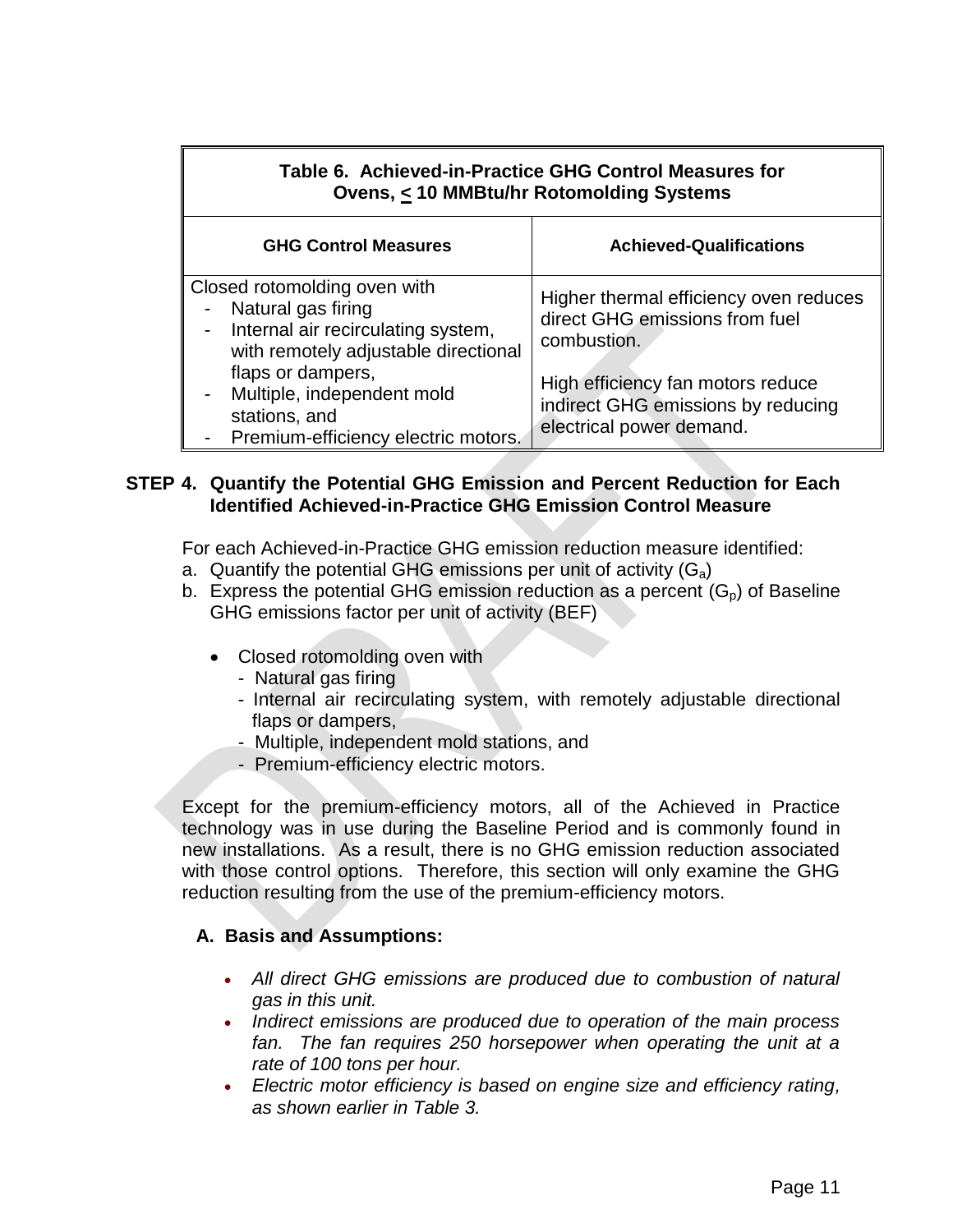*Indirect emissions from electric power consumption are calculated based on the current PG&E electric power generation factor of 0.524 lb-CO<sub>2</sub>e per kWh* 

### **B. Calculation of Potential GHG Emissions per Unit of Activity (Ga):**

1. Direct GHG emissions: The combustion process of the baseline ovens is already highly efficient in controlling GHG emissions due to the use of natural gas, which has a lower carbon content than diesel fuel oil; recirculating fans, which maximize heat transfer and reduce fuel combustion requirements; and multiple mold systems, which minimizes thermal losses between batches, further reducing fuel combustion requirements. There are no known improvements which could further enhance the combustion process; therefore, there are no potential reductions in direct GHG emissions from this class and category.

The GHG emissions from the burning of natural gas were calculated assuming the maximum burner firing rate and using the following formula:

Direct GHG = 5.4 MMBtu/hr x 117 lb-CO<sub>2</sub>e/MMBtu  $= 631.8$  lb-CO<sub>2</sub>e/hr

2. Indirect GHG emissions: The baseline units were constructed prior to the promulgation of high efficiency (Premium Efficiency) standards for electrical motors. Use of the newly developed Premium Efficiency motors to power the oven fans will reduce the indirect GHG emissions from electrical power generation by providing more horsepower output for every kilowatt input.

The GHG emissions from the production of electricity of the power for the motors were calculated using the following equations, assuming the use of Premium Efficiency motors:

 $kW/hr = hp/hr \times 0.7457 \ kW/hp \times (1/efficiency)$ 

 $lb$ -CO<sub>2</sub>e/hr = kW/hr x 0.524 lb-CO<sub>2</sub>e/kWh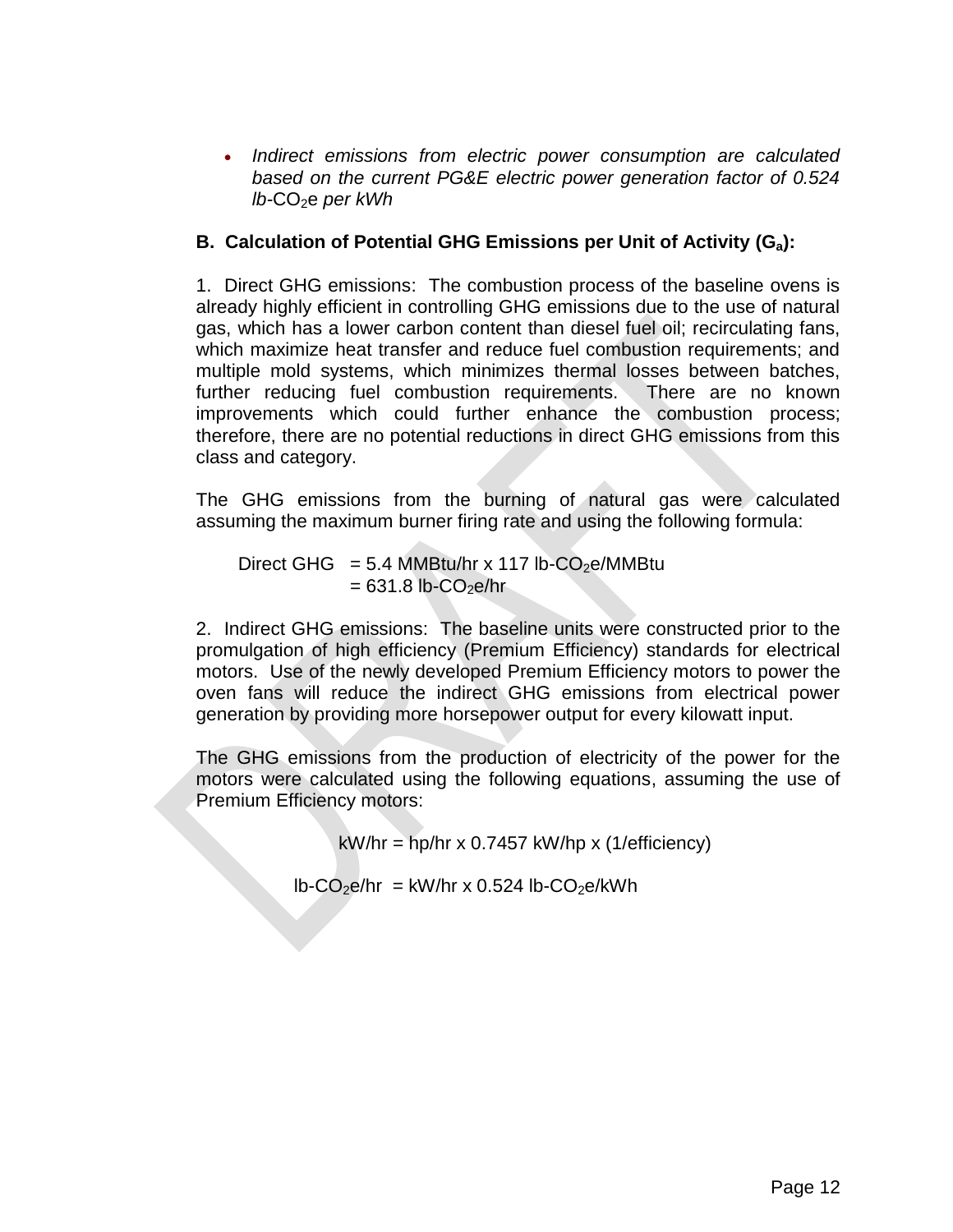| Table 7. Potential GHG Emissions - Indirect<br>with Premium Efficiency motors                                                    |    |        |       |       |       |      |
|----------------------------------------------------------------------------------------------------------------------------------|----|--------|-------|-------|-------|------|
| $lb$ -CO <sub>2</sub> e<br>Premium<br>$lb$ -CO <sub>2</sub> e<br>kW/hr<br>kW/hp<br>Fan Type<br>hp/hr<br>/hr<br>/kW<br>Efficiency |    |        |       |       |       |      |
| <b>Burner</b>                                                                                                                    | 10 | 0.7457 | 89.5% | 8.33  | 0.524 | 4.36 |
| Recirculating                                                                                                                    | 20 | 0.7457 | 91.7% | 16.26 | 0.524 | 8.52 |
| Exhaust                                                                                                                          |    | 0.7457 | 85.5% | 0.78  | 0.524 | 0.41 |
| Total                                                                                                                            |    |        |       |       |       | 13.4 |

The results of these calculations are shown in the following table:

- Premium Efficiency values reflect the nominal efficiency standards for motors manufactured after December 19, 2010, under the *Energy Independence and Security Act of 2007*.

*3. The* GHG Emissions per Unit of Activity *(Ga) is the sum of the direct and the indirect GHG emissions:*

 *G<sup>a</sup> = (631.8 + 13.4) lb-CO2e/hr = 645.2 lb-CO2e/hr*

**C. Calculation of Potential GHG Emission Reduction as a Percentage of the Baseline Emission Factor (Gp):**

 $G_p = (BEF - G_a)/BEF$  $=(645.7 - 645.2)/645.7$  $0 = 0.08\%$ 

#### <span id="page-14-0"></span>**STEP 5. Rank all Achieved-in-Practice GHG emission reduction measures by order of % GHG emissions reduction**

Based on the calculations presented in Section II.4 above, the Achieved-in Practice GHG emission reduction measures are ranked in Table 8 below: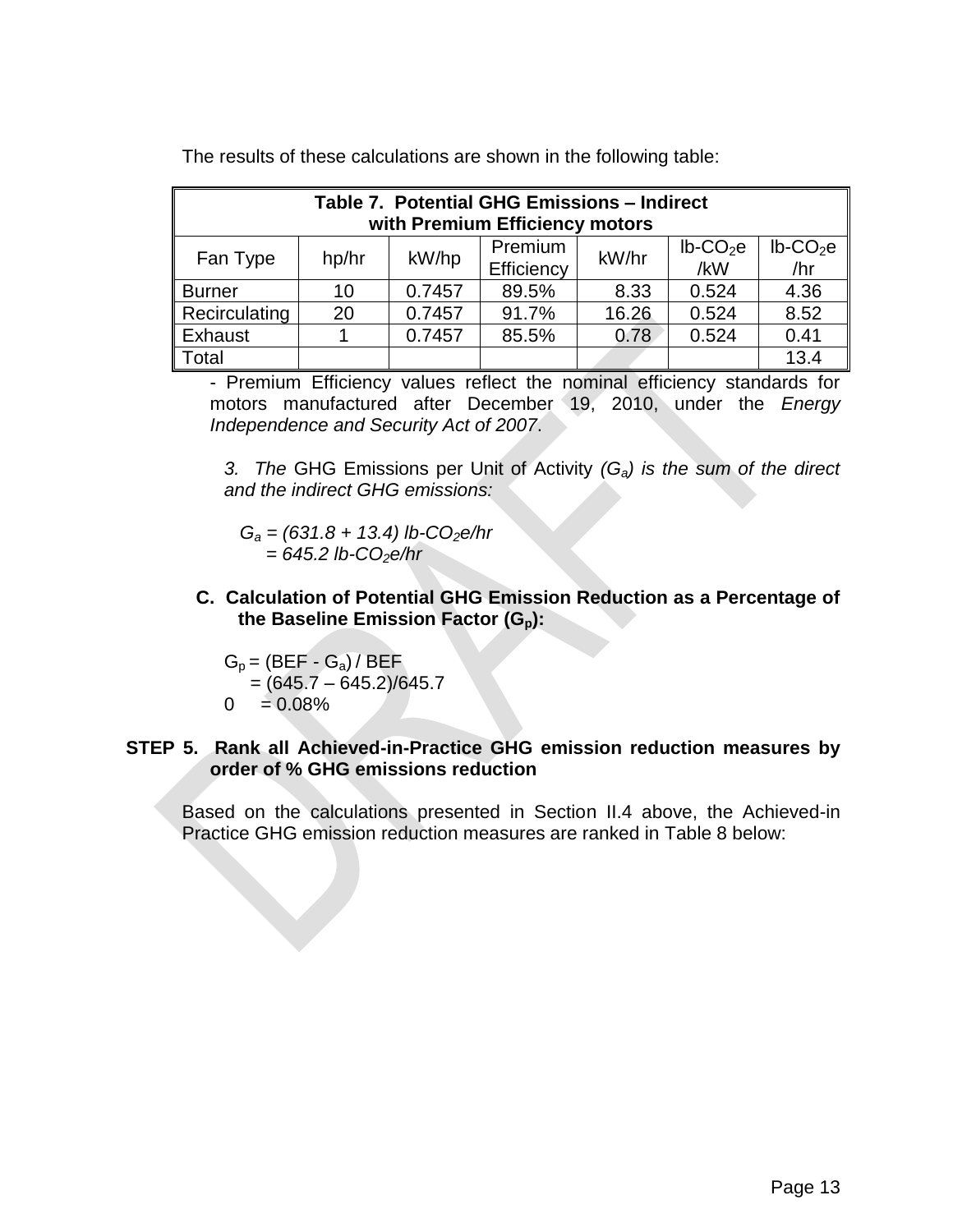| Table 8. Ranking of Achieved-in-Practice GHG Emission Control Measures |                                                                                                                                                                                                                                                   |                                                                                                     |                                                                                                                                     |  |  |  |
|------------------------------------------------------------------------|---------------------------------------------------------------------------------------------------------------------------------------------------------------------------------------------------------------------------------------------------|-----------------------------------------------------------------------------------------------------|-------------------------------------------------------------------------------------------------------------------------------------|--|--|--|
| Rank                                                                   | <b>GHG Control Measures</b>                                                                                                                                                                                                                       | <b>Potential GHG</b><br><b>Emission per</b><br><b>Unit of Activity</b><br>$(G_a)$<br>$(lb-CO2e/hr)$ | <b>Potential GHG</b><br><b>Emission</b><br><b>Reduction as a</b><br>Percentage of the<br><b>Baseline Emission</b><br>Factor $(G_p)$ |  |  |  |
|                                                                        | Closed rotomolding oven with<br>Natural gas firing<br>Internal air recirculating<br>system, with remotely<br>adjustable directional flaps<br>or dampers,<br>Multiple, independent<br>mold stations, and<br>Premium-efficiency<br>electric motors. | 645.2                                                                                               | 0.08%                                                                                                                               |  |  |  |

#### <span id="page-15-0"></span>**STEP 6. Establish the Best Performance Standard (BPS) for this Class and Category**

For Stationary Source Projects for which the District must issue permits, Best Performance Standard is – "For a specific Class and Category, the most effective, District approved, Achieved-In-Practice means of reducing or limiting GHG emissions from a GHG emissions source, that is also economically feasible per the definition of achieved-in-practice. BPS includes equipment type, equipment design, and operational and maintenance practices for the identified service, operation, or emissions unit class and category".

Based on the definition above and the ranking given in Table 8 from Section II.5, Best Performance Standard (BPS) for this class and category is determined as:

#### *Best Performance for Standard Oven, <10 MMBtu/hr Rotomolding System*

Closed rotomolding oven with

- Natural gas firing
- Internal air recirculating system, with remotely adjustable directional flaps or dampers,
- Multiple, independent mold stations, and
- Premium-efficiency electric motors.